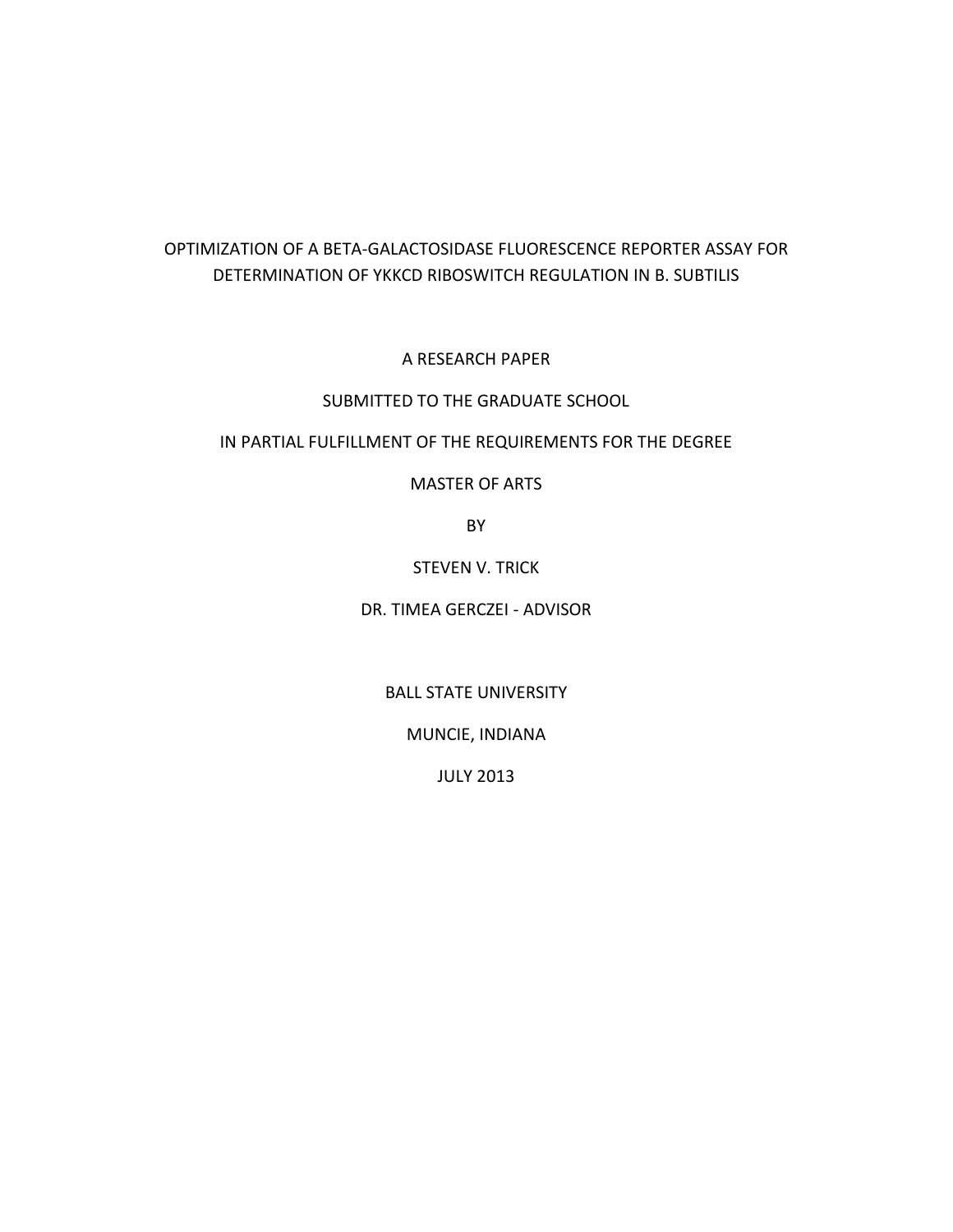# **Optimization of a β-galactosidase Fluorescence Reporter Assay for Determination of ykkCD Riboswitch Regulation in**  *B. subtilis*

Today, 70% of all bacterial strains are resistant to at least one antibiotic. Bacteria have become resistant to antibiotics through several methods, including mutations in their genome. Antibiotic resistance continuities to grow based on several factors. These include over-prescription of antibiotics by physicians, non-completion of prescribed antibiotic treatments by patients and use of antibiotics in animals as growth enhancers by the food industry. Other causes are increased international travel and poor hospital hygiene. Three methods have been discovered that bacteria can employ to resist antibiotics. Bacteria can degrade, modify, or through the use of an efflux pumps, pump the antibiotic out of cells. The focus of this study is on the third mechanism, the triggering of production of these efflux pumps. Efflux pumps are most commonly regulated by transcription factors. However, RNA sensors may also regulate them. A riboswitch is one example of an RNA sensor capable of changing gene expression patterns in response to internal and external signals. It is a highly structured region of the mRNA that specifically binds to a small target, often the product of the gene to be regulated. Once the concentration of this target molecule reaches a threshold, it binds to the riboswitch which can either turn on or turn off expression of this metabolite-producing gene. The *ykkCD* RNA is a small riboswitch that is suspected to act as an antibiotic sensor in *B. subtilis,* and is encoded immediately adjacent to a multidrug-resistant (MDR) ykkCD efflux pump. It has already been demonstrated that the ykkCD riboswitch sensor specifically recognizes tetracycline. This binding event is expected to trigger production of the ykkCD efflux pump causing the removal of the toxic tetracycline from the cell. If tetracycline or its derivatives interact with the putative ykkCD riboswitch, an increase in the ykkCD pump expression levels *in vivo* would be expected when exposed to tetracycline or its derivatives. Two different procedures are necessary to determine if pump expression levels increase when exposed to tetracycline. First, in order to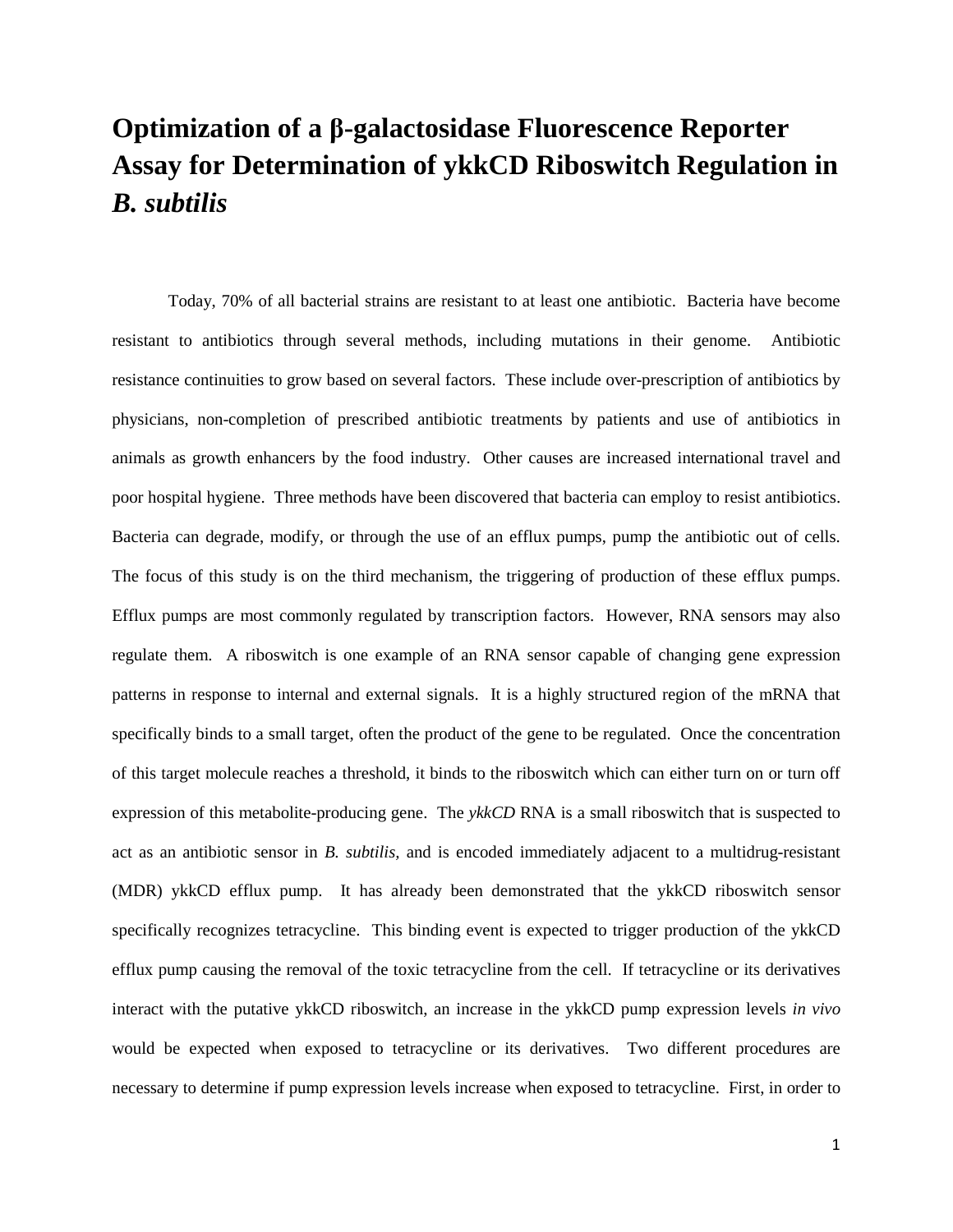evaluate the amount of *ykkCD* pump mRNA, *B. subtilis* cells were grown with and without tetracycline or its derivatives, and ykkCD pump mRNA levels were quantified using quantitative real-time PCR. Second, the amount of ykkCD pump protein produced in the presence of tetracycline and its derivatives was quantified with a fluorescence assay using a *ykkCD* RNA-β-galactosidase reporter gene construct. In this construct the ykkCD pump genes were replaced with the β-galactosidase gene. In the case of antibiotics that retain binding, an increase in pump mRNA levels and high β-galactosidase activity would be expected. Together these two results shed light on the *in vivo* antibiotic specificity of the *ykkCD* RNA. The focus of this paper is the optimization of a β-galactosidase fluorescence reporter assay to study the regulation of the ykkCD efflux pump by tetracycline and its derivatives in *B. subtilis*. Using this procedure and the quantitative real-time PCR, preliminary results indicate that when *B. subtilis* cells containing the *ykkCD-lacZ* construct were grown with the antibiotic tetracycline β-galactosidase activity increased, indicating upregulation of gene expression. This would seem to indicate that the presence of tetracycline turns on the gene for the production of a pump for the removal of itself.

## **Introduction**

Today, 70% of all bacterial strains are resistant to at least one antibiotic<sup>1</sup>. Bacteria have become resistant to antibiotics through several methods, including mutations in their genome. Antibiotic resistance continuities to grow based on several factors. These include over-prescription of antibiotics by physicians, non-completion of prescribed antibiotic treatments by patients and use of antibiotics in animals as growth enhancers by the food industry. Other causes include increased international travel and poor hospital hygiene<sup>2</sup>. Three methods have been discovered that bacteria can employ to resist antibiotics. Bacteria can degrade, they can modify, or they can pump out the antibiotic through the use of an efflux pump<sup>3</sup>. The focus of this study is on the third mechanism, the triggering of production of these efflux pumps. Efflux pump production and usage requires a significant amount of energy, leading to this process almost always being regulated.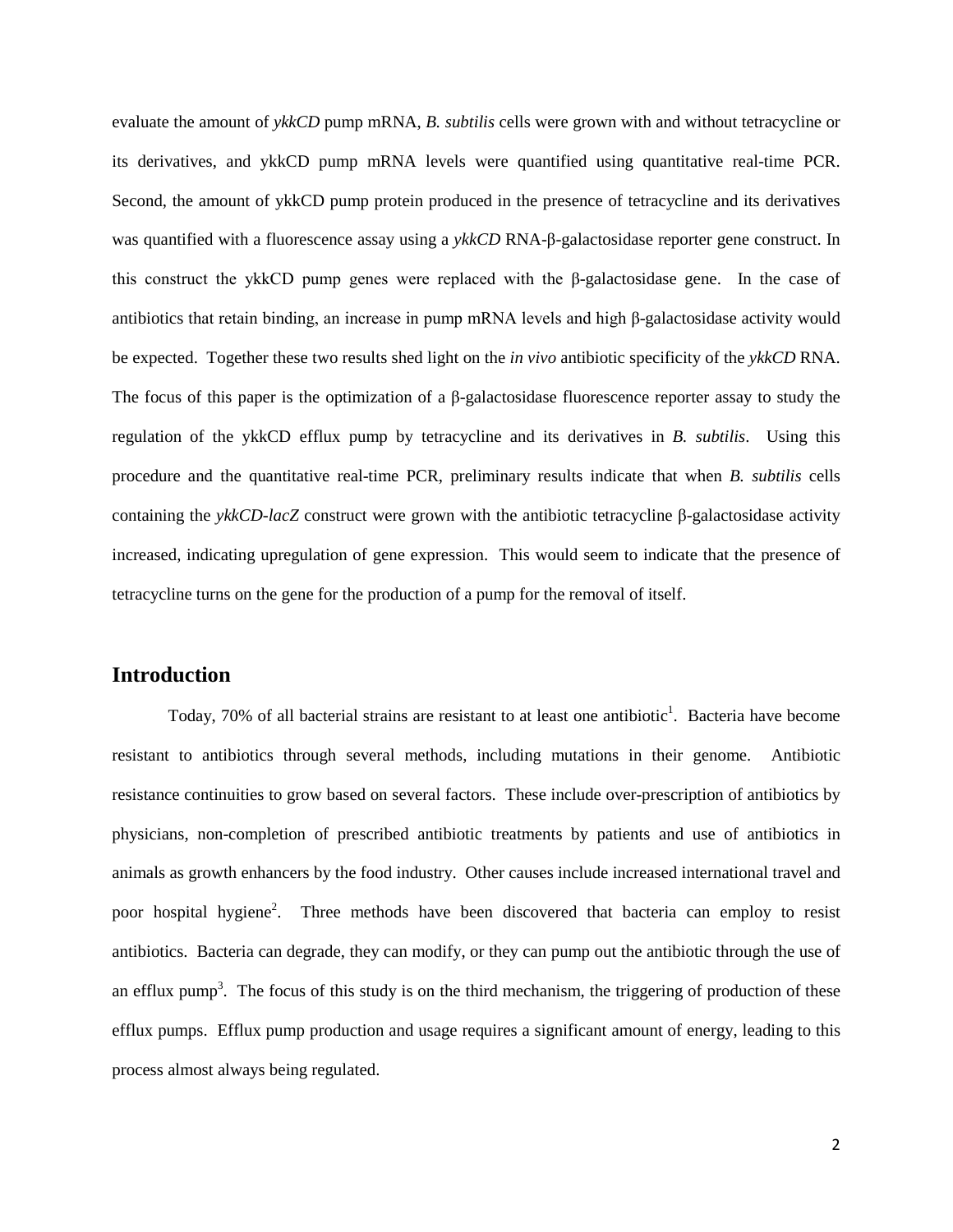Efflux pumps are most commonly regulated by transcription factors. However, RNA sensors may also regulate them. A riboswitch is one example of an RNA sensor capable of changing gene expression patterns in response to internal and external signals. Located 100 to 200 nucleotide elements upstream of the target gene in the genome, a riboswitch is a highly structured region of the mRNA that specifically binds to a small target molecule (Figure  $1)^4$ . The small molecule is often the product of the gene to be regulated. Once the concentration of this molecule reaches a threshold, it binds to the riboswitch that can either turn on or turn off expression of this metabolite-producing gene. There is no need for a protein cofactor because there is direct binding between the riboswitch and the metabolite that triggers or shuts down expression<sup>5</sup>.



Figure 1. Riboswitches are found in the 5' untranslated region (UTR) of mRNA<sup>6</sup>.

Riboswitches have been shown to be highly specific sensors. Numerous classes of riboswitches are present in bacteria. Riboswitches comprise a common metabolite-sensing system. There have been nearly 200 unique riboswitches categorized into ten distinct classes, with each class having up to nineteen known examples of riboswitches per class<sup>7</sup>. When the riboswitch detects these small molecules in the cellular environment, it regulates gene expression by allosteric structural changes. Most riboswitches are made up of two regions: an aptamer domain and an expression platform. The aptamer domain in each class of riboswitches binds to the same metabolite and shares a highly conserved sequence and secondary structure. The expression platform is responsible for gene control by these allosteric structural changes (Figure  $2)^8$ .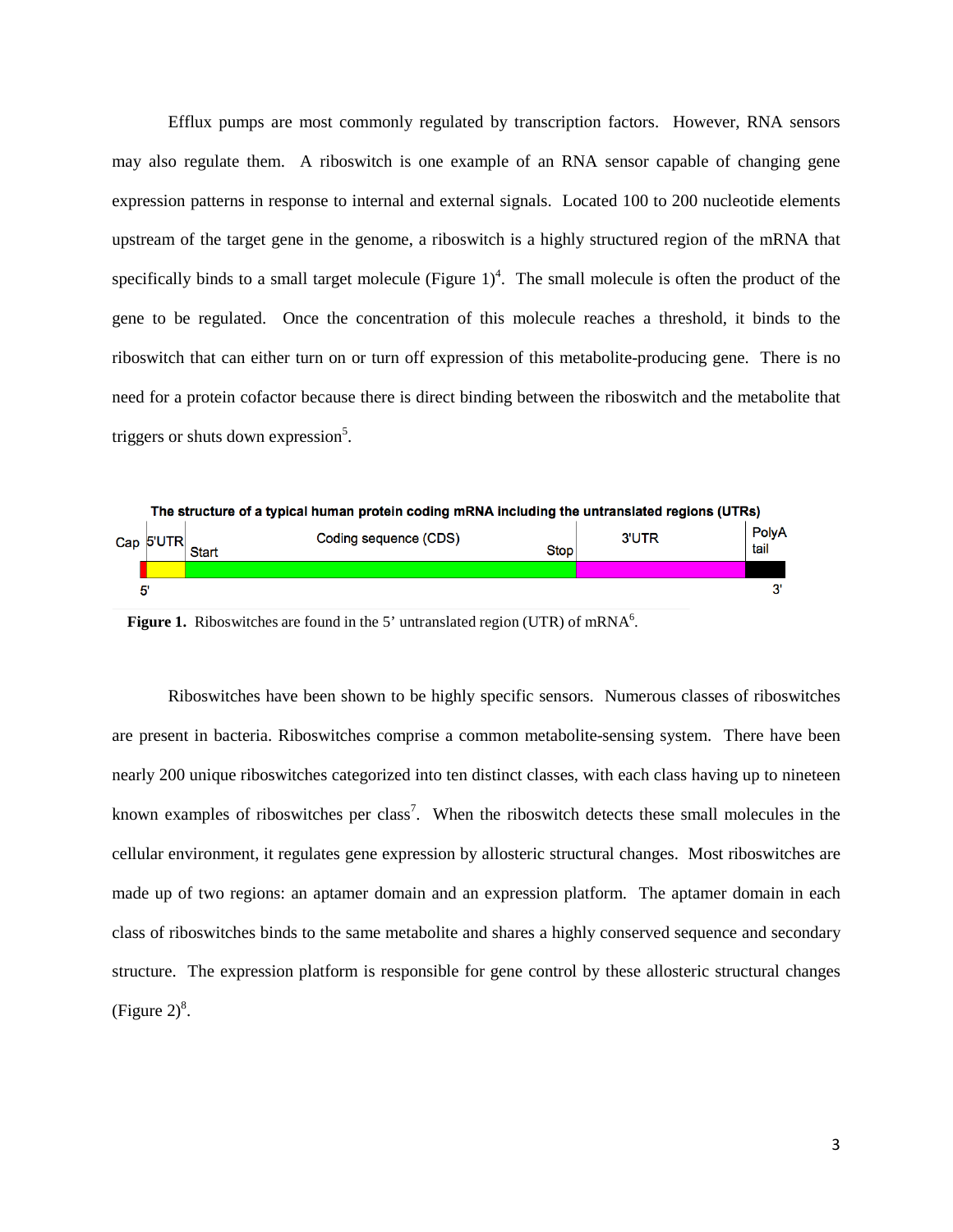

**Figure 2.** The secondary structure of the *ykkCD* riboswitch aptamer domain of non-binding mutants. Red indicates bases that are 100% conserved, blue indicates bases that are frequently conserved, and black indicates little conservation.The highest sequence conservation is clustered on the central bulge of the riboswitch indicating the importance of this region to tetracycline binding.

In order to demonstrate that pump expression is regulated by an antibiotic, it must meet three criteria: a) the pump expression must respond to the antibiotic; b) something must specifically recognize the antibiotic; and c) this recognition must trigger a conformational change which allows for the synthesis of the open reading frame of the pump. Since some riboswitches regulate at the transcription stage, and others regulate the translation stage, this structural change would either unfold a transcription terminator stem or uncover a ribosomal binding site, allowing for production of the pump gene<sup>9</sup>. Figure 3 illustrates these processes.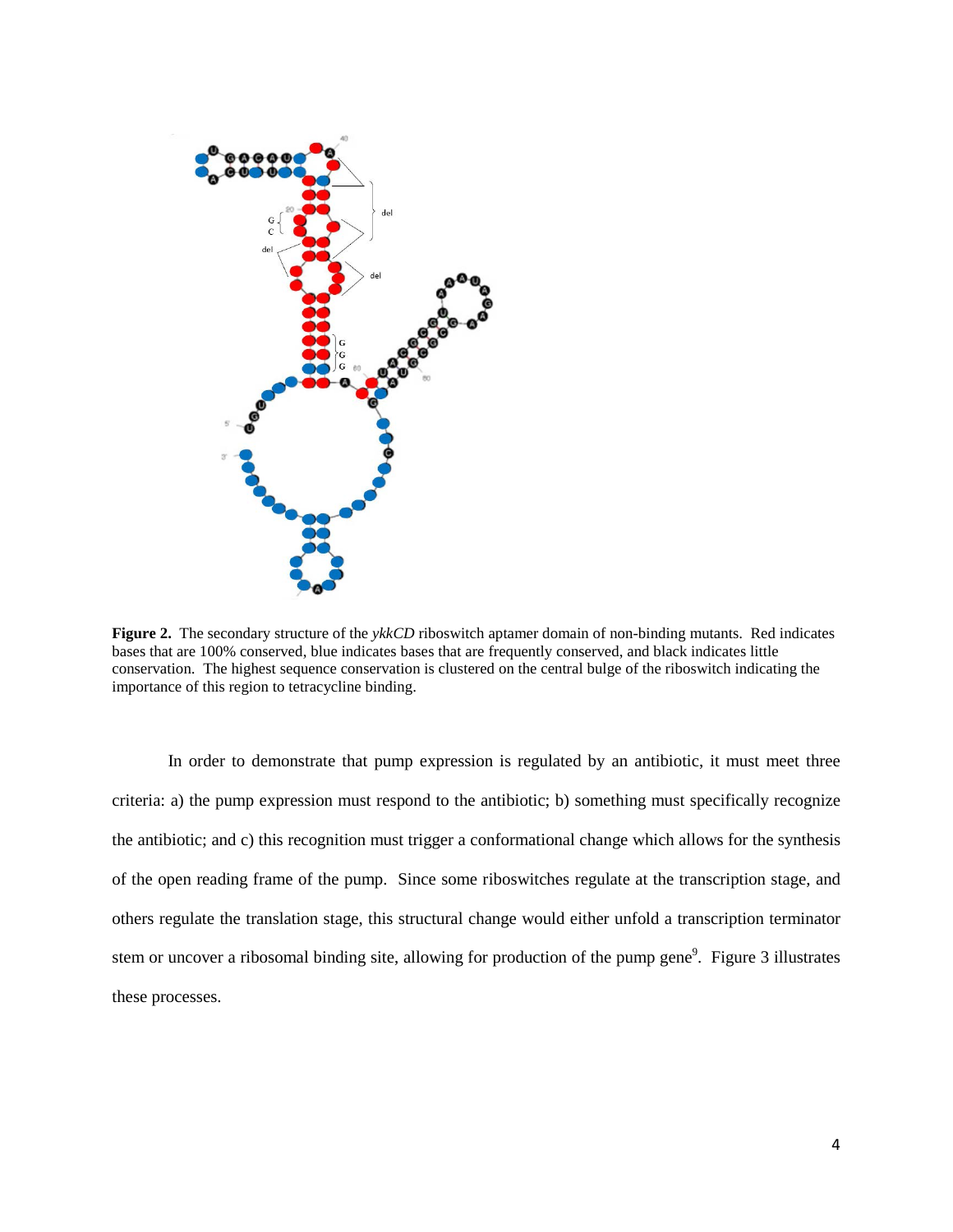

**Figure 3.** Transcription regulation. a) In the absence of antibiotic, because the terminator stem is present, transcription is halted preventing mRNA for the efflux pump from being made. b) When enough antibiotic is present, it binds to the aptamer domain causing formation of the antiterminator structure that does not include the terminator stem, allowing transcription of the pump mRNA. Translation regulation. c) In the absence of antibiotic, because the ribosomal binding site is not accessible, translation is halted preventing protein for the efflux pump from being made. d) When enough antibiotic is present, it binds to the aptamer domain causing formation of the antisequestor structure that exposes the ribosomal binding site, allowing translation of the pump protein.

The *ykkCD* RNA is a small putative riboswitch that is suspected to act as an antibiotic sensor in *B. subtilis* and is encoded immediately adjacent to a multidrug-resistant (MDR) ykkCD efflux pump. The putative ykkCD riboswitch is likely to be an antibiotic sensor and regulates expression of the ykkCD pump for the following reasons: a) it is located upstream of an MDR efflux pump gene, b) it is found in pathogenic bacteria, c) more than 80% of its sequence is conserved, d) occurs 19 times in *B. subtilis*, and e) it does not resemble the binding site for transcription factors<sup>4</sup>.

In order to demonstrate that up-regulation of gene expression is due to the *ykkCD* RNA acting as a riboswitch, it must be shown that the *ykkCD* RNA specifically binds to an antibiotic that is a ligand of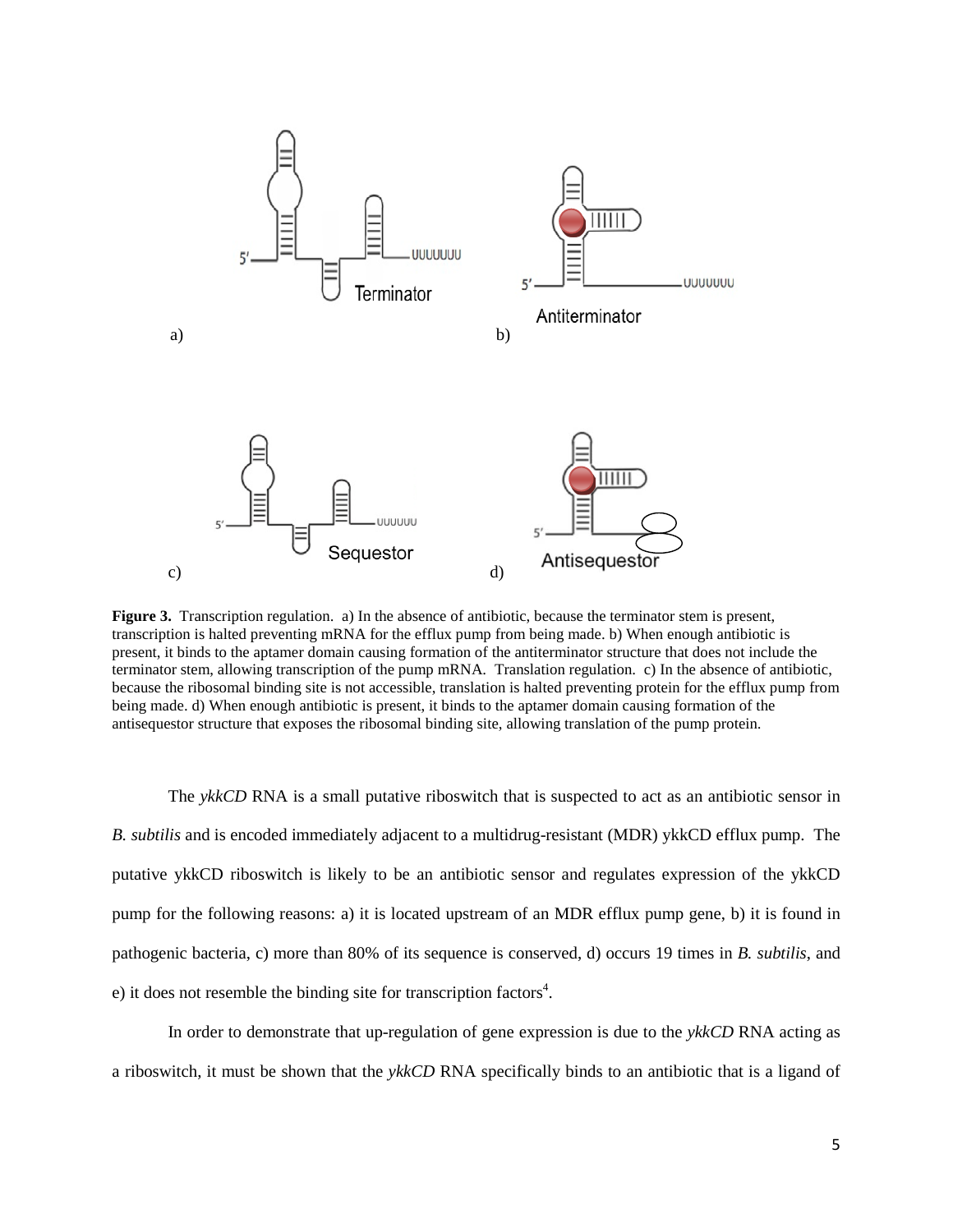the pump, and that this binding alters the conformation of the *ykkCD* RNA leading to up-regulation of gene expression. Two methods, footprinting and mutagenesis, were used to demonstrate that tetracycline binds specifically to the *ykkCD* RNA. Footprinting helped to identify the sites of antibiotic binding because, in the binding sites, the nucleotides were protected from fragmentation in the presence of tetracycline. Further studies will allow the structure of the RNA to be visualized by using nucleases with difference specificity. Thus if a major structural change is needed for tetracycline binding, it will be apparent from analyzing footprinting patterns. Mutagenesis studies are necessary as a complementary method, because sites of protection could occur as a result of a conformational change instead of the binding of tetracycline. To distinguish between these two possibilities, the site-directed mutagenesis studies test which part of the regulatory element is important for antibiotic recognition. This is because conserved nucleotides that cause impaired tetracycline binding when altered are likely to be important for binding. These studies together revealed that the 5' highly conserved stem of the ykkCD is responsible for specifically recognizing tetracycline.

We have demonstrated that the ykkCD riboswitch sensor specifically recognizes tetracycline. This binding event is expected to trigger production of the ykkCD efflux pump causing the removal of the toxic tetracycline from the cell. If tetracycline and its derivatives interact with the putative ykkCD riboswitch, an increase in the ykkCD pump expression levels *in vivo* would be expected when exposed to tetracycline or its derivatives. Two different procedures were set up to determine if pump expression levels increase when exposed to tetracycline. First, in order to evaluate the amount of *ykkCD* pump mRNA, *B. subtilis* cells were grown with and without tetracycline or its derivatives, and ykkCD pump mRNA levels were quantified using quantitative real-time PCR (qRT-PCR). In those samples with greater starting amounts of the specific mRNA, the amplification would be expected to rise to detectable levels before those with less target mRNA. However, this method uses the assumption that mRNA levels correlate well with protein levels, which is not always the case. Therefore, the amount of ykkCD pump protein produced in the presence of tetracycline or its derivatives was also quantified using a *ykkCD* RNA-β-galactosidase reporter gene construct. In this construct the ykkCD pump genes were replaced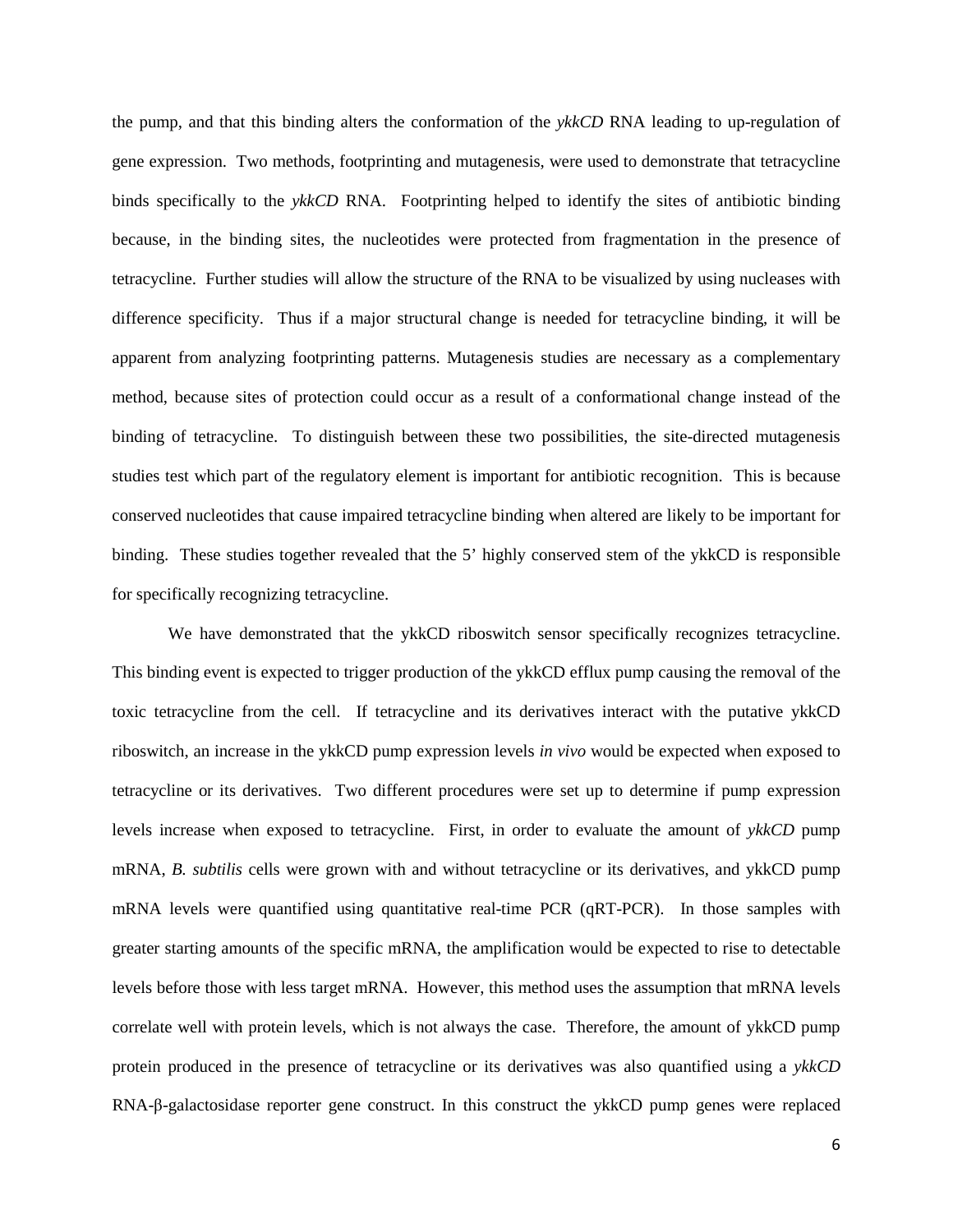with the β-galactosidase gene using a double crossover event, followed by the quantification of βgalactosidase enzymatic activity with a fluorescence assay. In the case of derivatives that fail to bind tetracycline, low pump mRNA levels and low β-galactosidase production would be expected. In the case of derivatives that retain binding, an increase in pump mRNA levels and high β-galactosidase activity would be expected. Together these two results shed light on the *in vivo* antibiotic specificity of the *ykkCD* RNA. Figure 4 shows the structure of tetracycline and its derivatives. The differences in structure are highlighted in red.



**Figure 4.** Structure of tetracycline and its derivatives. Changes from tetracycline are shown in red.

## **Results**

The β-galactosidase assay using the conventional ortho-Nitrophenyl-β-galactoside (ONPG) substrate was not sensitive enough based upon assays testing a *B. subtilis* strain with known βgalactosidase activity. This assay measures absorbance of the product of the enzymatic reaction at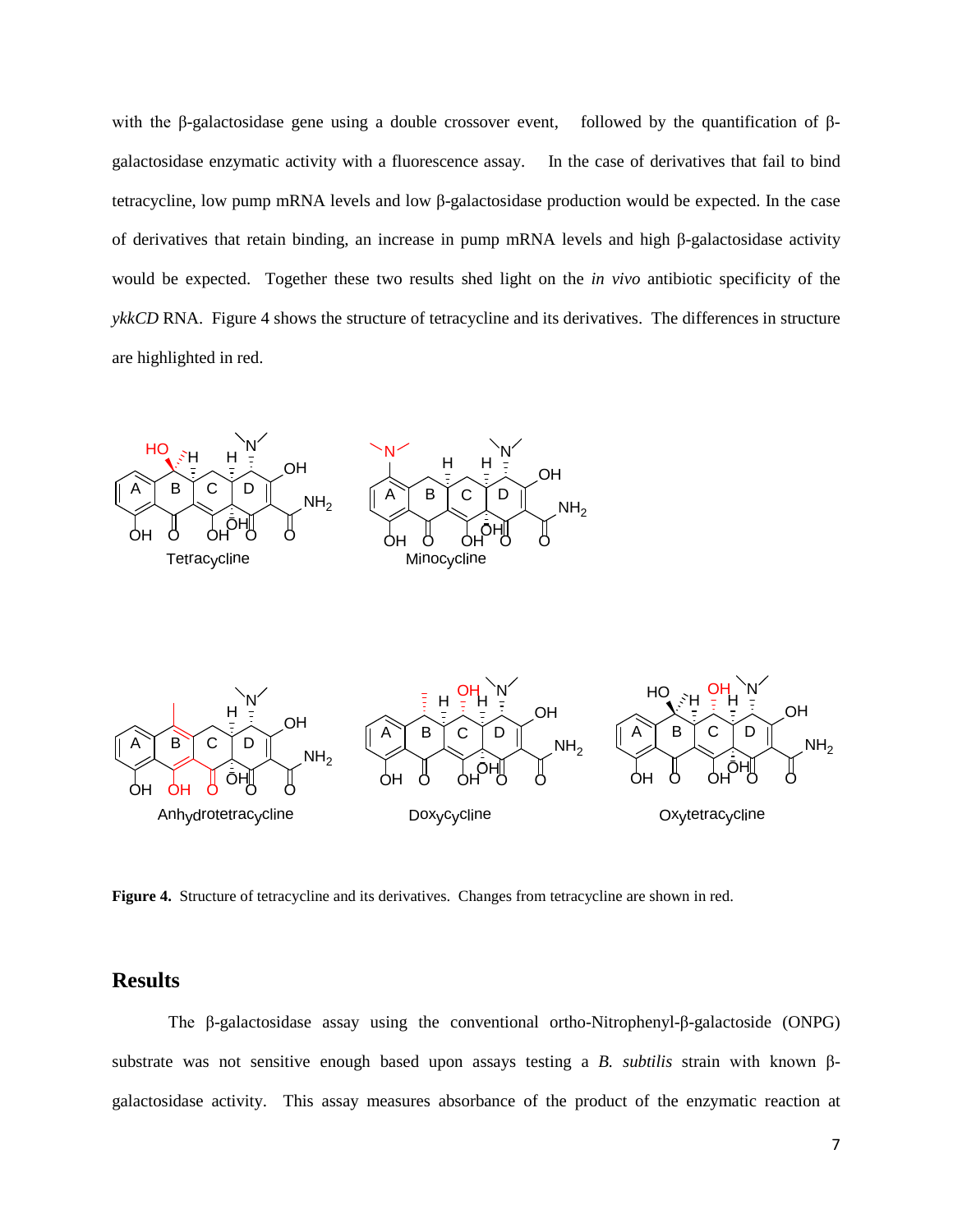420nm. Therefore, a fluorescence assay was chosen using 2-nitrophenyl-β-D-galactopyranoside (4-MU) as substrate to test the β-galactosidase activity of the *B. subtilis* strain containing the *ykkCD-lacZ* construct. To increase the accuracy of the assay and to reduce experimental error the following a Bradford assay normalizing β-galactosidase activity by protein content of the sample (per 1 mg protein) was also deemed necessary. This was to allow for experimental errors and to account for fluctuation of total protein content in each sample. As tetracycline and its derivatives are known protein synthesis inhibitors it is expected that in cells grown with these antibiotics protein synthesis is inhibited and thus total protein content is reduced. An optical density reading at  $600$  nm  $(OD_{600})$  was taken for each culture to ensure that equal number of cells was processed in each assay. Experimental errors may arise from the settling of cells in cultures leading to incorrect OD<sub>600</sub> measurements or form pipetting errors. The normalization data of the Bradford assay was performed the same time as the β-galactosidase assay to further safeguard against data fluctuation. Figure 5 illustrates the advantages of normalizing βgalactosidase activity by protein content using Bradford assay. For example, in trial 84 involving cells grown without an antibiotic (AB) and cells grown with 15  $\mu$ g/mL of minocycline, the outcome of a βgalactosidase assay (activity increase or decrease) was influenced by this protein normalization procedure. Without the protein normalization, the number of Miller units for cells grown without AB was 53.7 MU vs. 38.7 MU for those grown with minocycline, leading to a conclusion that β-galactosidase activity decreased in response to minocycline. After protein normalization, which factors in the total protein content of the cell cultures, the numbers changed to 154.4 MU vs. 159.9 MU respectively, leading to a conclusion that β-galactosidase activity indeed slightly increased in response to minocycline.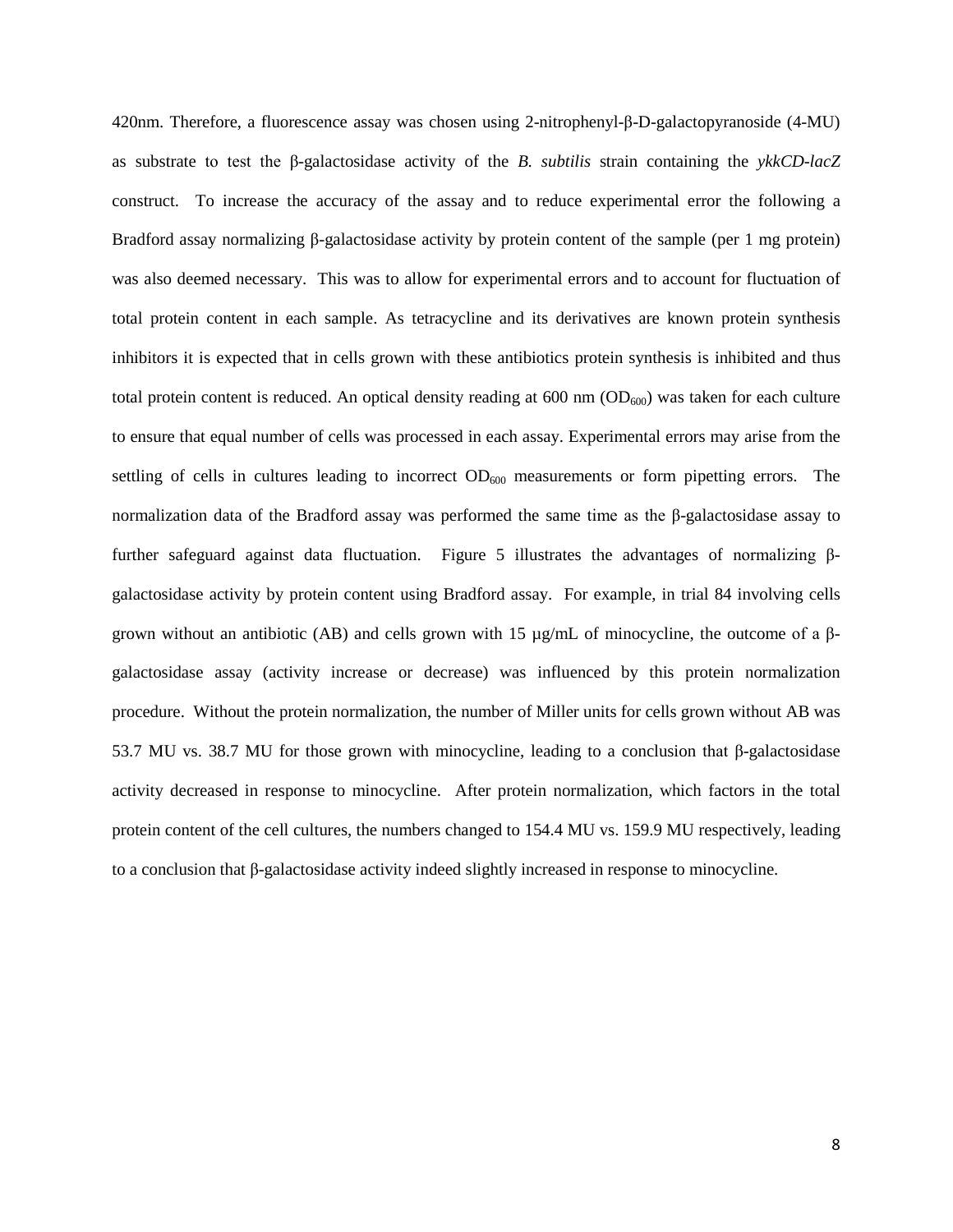

**Figure 5.** Comparison of β-galactosidase activity of *B. Subtilis* cells grown with and without minocycline: data processed without normalization to total protein (left); data processed with normalization to total protein (right).

The overall results of the β-galactosidase activity assay, including normalization for total protein using Bradford assay, for cell cultures grown with and without different antibiotics is shown in Figure 6.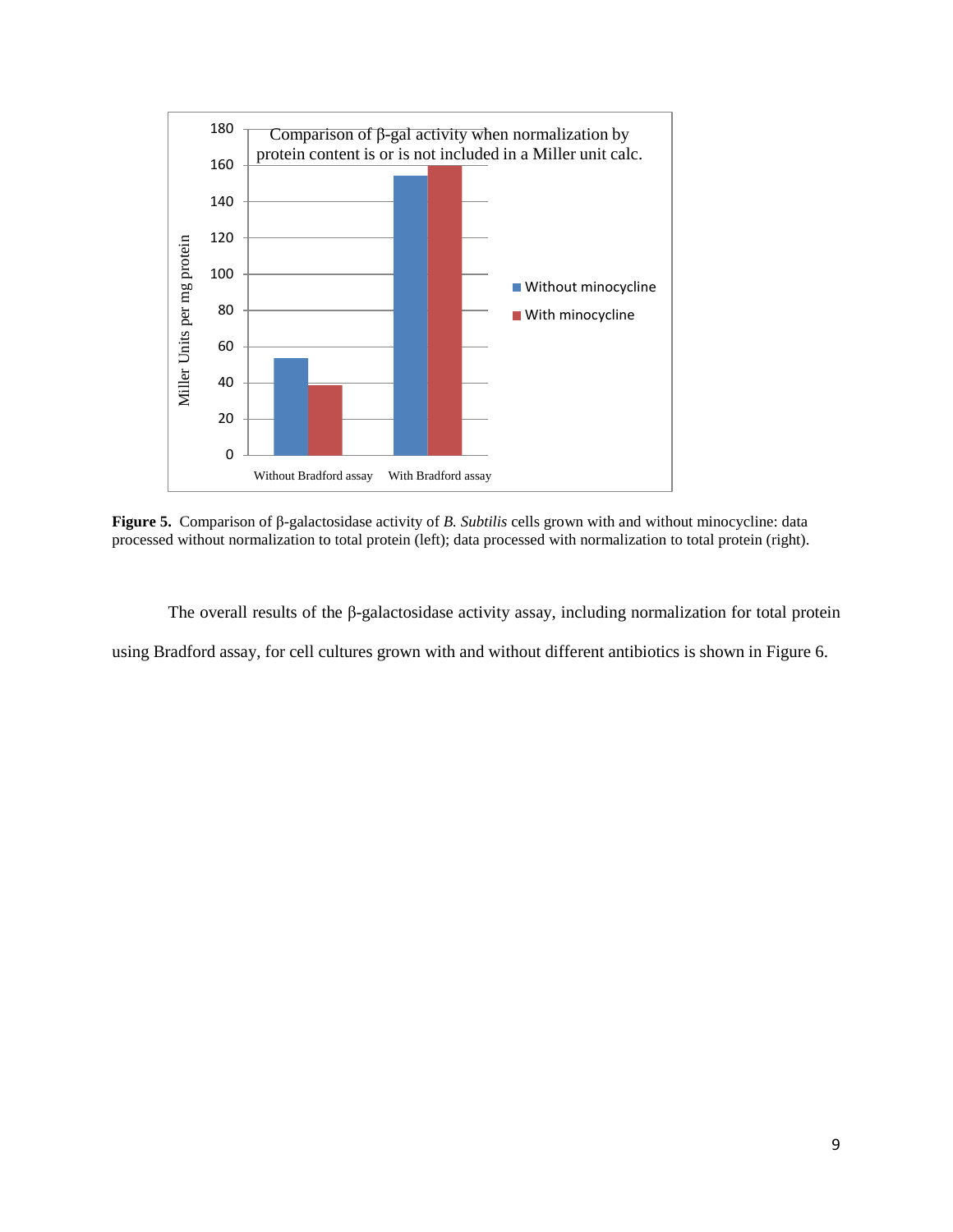

**Figure 6.** Comparison of Miller Unit values per mg of protein for cultures grown without antibiotic vs. cultures grown with tetracycline or minocycline using a β-galactosidase fluorescence reporter assay per 1mg total protein.

These results indicate that when *B. subtilis* cells containing the *ykkCD-lacZ* construct were grown with the antibiotic tetracycline expression of the β-galactosidase was upregulated as shown by an increase of βgalactosidase activity in cells grown with tetracycline. The presence of tetracycline is associated with an increase in β-galactosidase activity, possibly indicating that the tetracycline turns on expression of the ykkCD pump gene to remove the toxic tetracycline from the cells. This conclusion can't be made for the same type of cells grown with minocycline, because β-galactosidase of cells grown with and without minocycline are the virtually the same within error. More experimental trials need to be performed with minocycline to reduce experimental error before a conclusion can be made. In addition, other antibiotics and ykkCD RNA mutants will be tested using *B. subtilis* cells containing the *ykkCD-lacZ* reporter construct.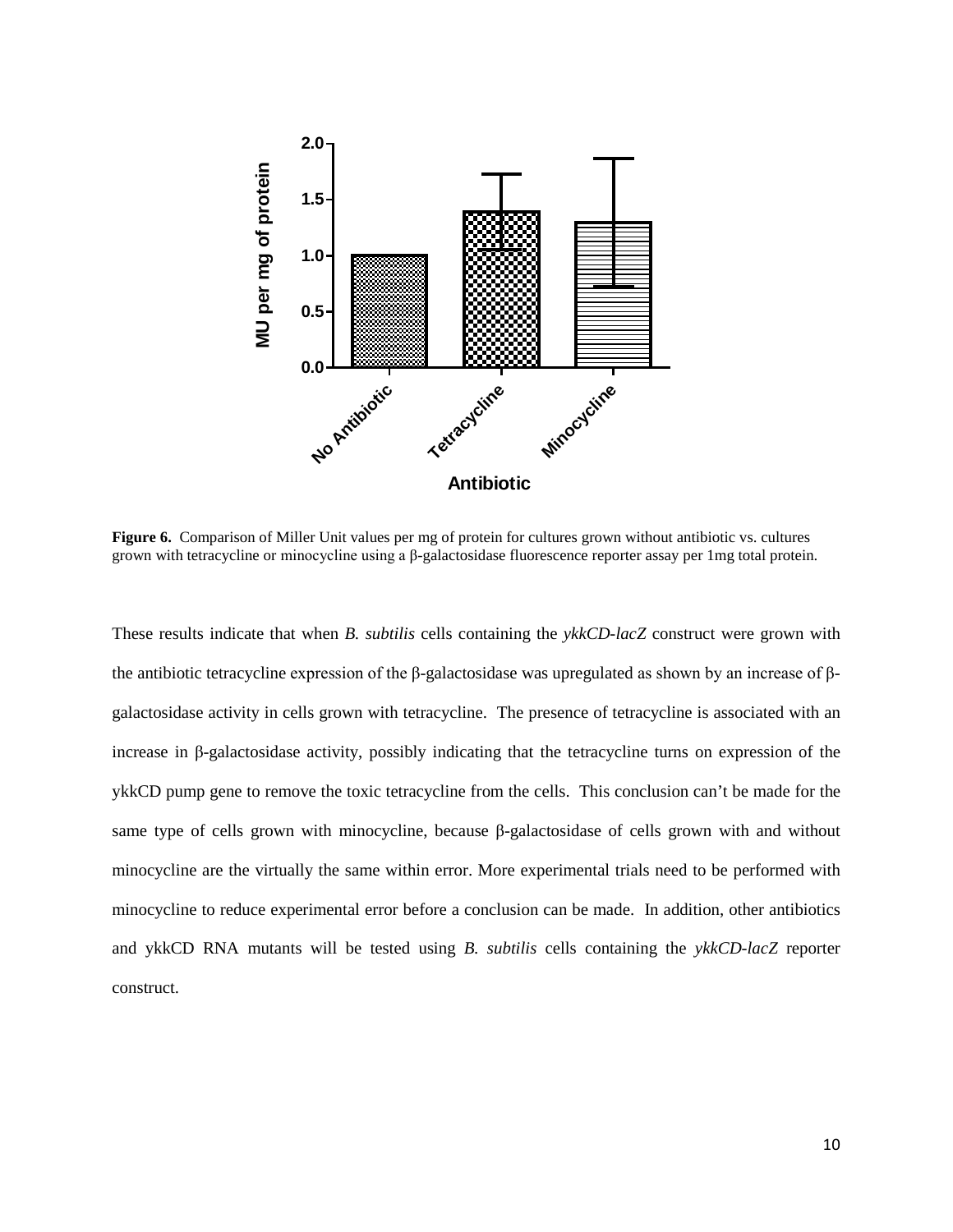### **Discussion**

To test how tetracycline and its derivatives contribute to riboswitch function *in vivo,* two different procedures were used. This is because, although protein expression levels can usually be estimated by measuring the intracellular mRNA concentration for the gene of interest, the assumption that mRNA levels correlate well with protein levels is not always valid. Therefore both mRNA and protein levels were measured. Both of these methods involve the growth of *B. subtilis* cells in media with and without tetracycline or its derivatives. The mRNA method involves quantifying levels of the ykkCD gene in *B. subtilis* through measuring ykkCD pump mRNA levels by qRT-PCR. Prior to the qRT-PCR, the mRNA was extracted, and its concentration and quality were determined. The other method involves the quantification of protein production through the use of the β-galactosidase assay. Because quantifying the level of a particular protein in the cell is difficult in the absence of a good antibody against the protein, this particular assay was performed as a means of estimating pump gene expression *in*. This assay uses a ykkCD RNA-β-galactosidase reporter gene construct where the riboswitch regulates the expression of the β-galactosidase gene. The reporter assay is most useful to test the *in vivo* effect of ykkCD RNA mutants that were shown not to recognize tetracycline *in vitro*. These mutants were created for the purpose of identifying which region of the ykkCD RNA is responsible for recognizing tetracycline, thus when *in vitro* binding to tetracycline does not occur, a situation that would be expected for some mutants when mutations, increase in β-galactosidase activity is not expected *in vivo*. In this situation, using qRT-PCR would not be possible, because that assay uses wild type *Bacillus* strains, but a reporter assay uses cloned ykkCD RNA where the relevant mutations could be created and tested. Another advantage of this procedure is that reporter assays tend to be simple and can thus be performed by less trained personnel, for example to use it as a high-throughput screening process.

Both experiments described in the previous paragraph involving the qRT-PCR or the βgalactosidase assay used various antibiotics including tetracycline, minocycline and oxytetracycline. In the presence of either tetracycline or minocycline, expression of the ykkCD gene quantified through qRT-

11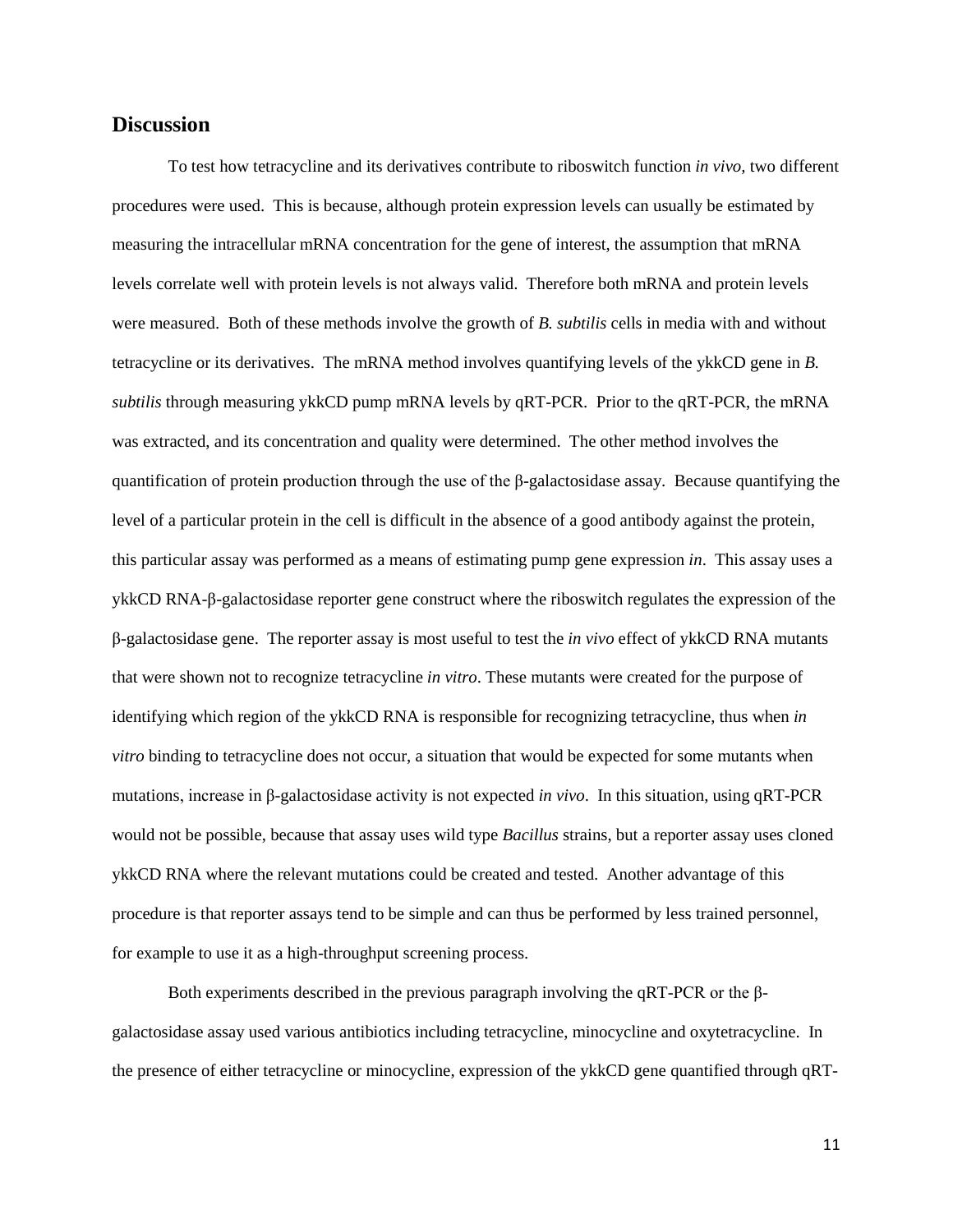PCR was shown to be upregulated<sup>10</sup>. Oxytetracycline was not tested. When the β-galactosidase assay was used, tetracycline was shown to upregulate gene expression while the minocycline did not. Oxytetracycline was not tested. Laura Howell from our lab performed a primer extension experiment, another method of quantifying mRNA levels *in vivo* in the presence of various antibiotics. This assay quantified ykkC mRNA using a specific primer and it is a less-sensitive endpoint version of RT-PCR. Her results indicated an increase of ykkC pump mRNA levels in *B. subtilis* cells grown with tetracycline and oxytetracycline. Those grown with minocycline showed no change in ykkCD mRNA levels. Table 1 summarizes the findings of Nicholas Frecker, Laura Howell and my experiments.

Table 1: Summary of results using qRT-PCR, primer extension and β-galactosidase assays for three antibiotics.

| <b>Antibiotic</b> | $qRT-PCR$    | <b>Primer extension</b> | β-galactosidase assay |
|-------------------|--------------|-------------------------|-----------------------|
| Tetracycline      | upregulation | upregulation            | upregulation          |
| Minocycline       | upregulation | no change               | no change             |
| Oxytetracycline   | <b>NA</b>    | upregulation            | <b>NA</b>             |

Based on these data we can conclusively say that tetracycline upregulates expression of the ykkCD pump in *B. subtilis* (all three methods reach the same conclusion). Oxytetracycline was not tested with all three methods and the results for minocycline were in disagreement (a slight upregulation was only shown with  $qRT-PCR$ ). Since the minocycline concentrations used to grow cells were below the  $K<sub>D</sub>$  value of the ykkCD RNA-minocycline complex (Table 2) one way to reconcile this discrepancy is to point out that qRT-PCR is the most sensitive of these methods. Thus it is plausible that a slight upregulation is detectable with qRT-PCR and not with the other methods. These results also agree with the data summarized in Table 2 where both tetracycline and oxytetracycline used are at saturation with respect to binding such that upregulation of gene expression is expected (even for the weak binder oxytetracycline). For minocycline, because binding is not saturated and the  $K_D$  value is low with respect to the SIC concentration, significant upregulation would not be expected. We must stress that SIC values used for a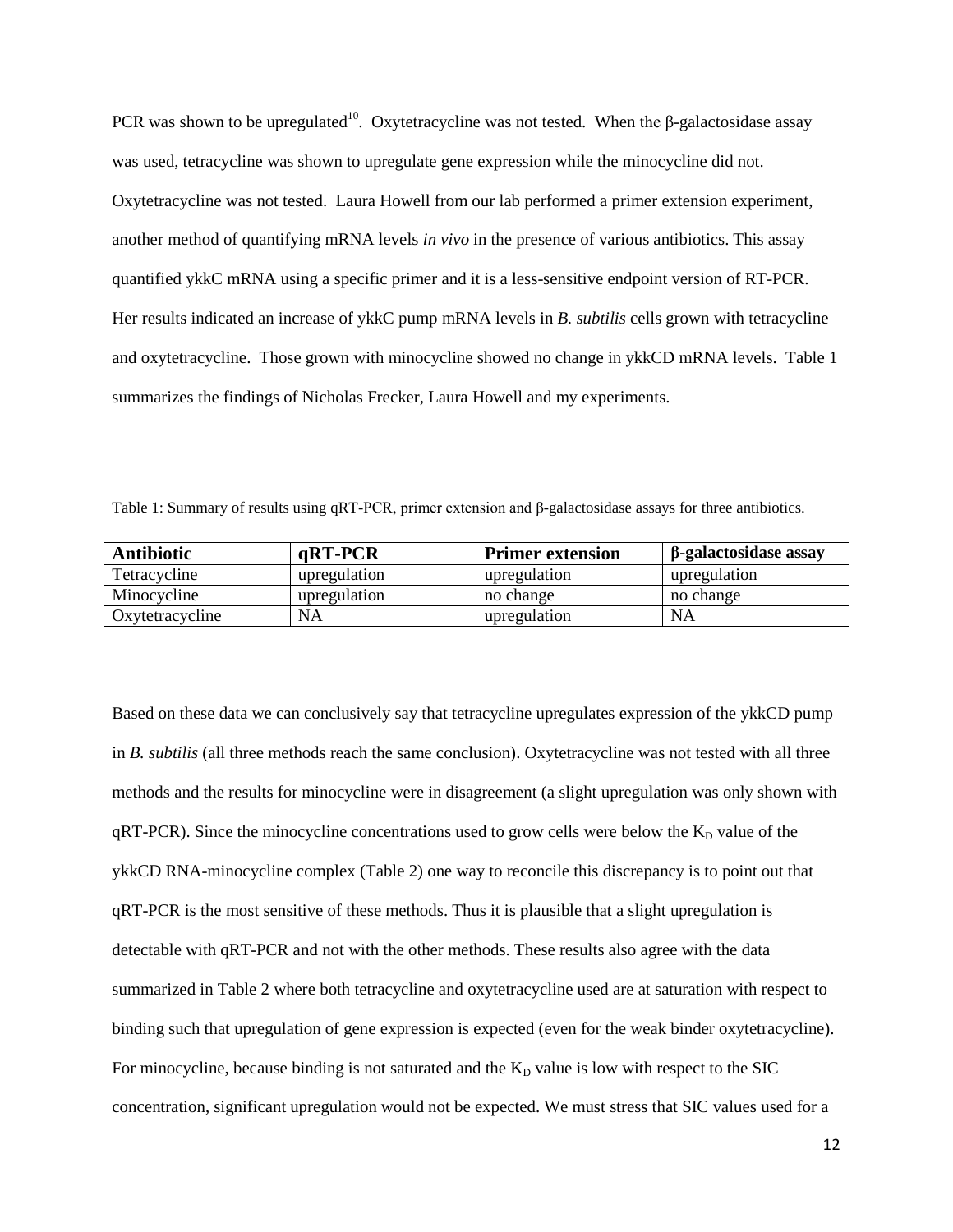given antibiotic are a result of empirical determination of the antibiotic concentration that resulted in 50% reduced growth of cells and is solely dependent of the strain used and not a value that can be adjusted by the experimenter. Thus when data from qRT-PCR, reporter assay and *in vitro* binding assays are analyzed together we must keep in mind what we can expected at SIC level antibiotic concentrations based on binding assays performed *in vitro*.

#### **Materials and Methods**

**Cloning & strain validation of ykkCD-βgal construct.** In the reporter-gene construct, the ykkCD pump ORF will be replaced with the β-galactosidase ORF. The process involves cloning of the *ykkCD-lacZ* construct, preparation of competent *B. subtilis* and transformation of the *B. subtilis* with the plasmid construct. This *ykkCD-lacZ* construct was generated using the pDG1661 plasmid vector (Bacillus Genetic Stock Center). This plasmid has a polyclonal site, a copy of the *lacZ* gene flanked by forward and reverse fragments of the *B. subtilis amyE* locus. Using a double crossover event, these flanking sequences allow integration of the *ykkCD-lacZ* construct into *B. subtilis.* The *cat* gene is also integrated into the *amyE* locus replacing the  $e^{ryR}$  gene with a chloramphenicol-resistance gene. The ykkCD riboswitch including its promoter region was PCR amplified using *B. subtilis W23* strain genomic DNA as a template and the following primers: top primer 5' GCG **GAATTC** AAAATCTTACAATTGAAAGATAGAGctgag 3' (**EcoRI**), bottom primer 5' GCG **GGATCC** TTTGGAGTCATTCCTTTCTATCTAT 3' (**BamHI)**. The amplicon and the pDG1661 vector were treated with EcoRI and BamHI restriction enzymes (NEB), ligated and transformed into *E.coli* Dh5α cells. The resulting plasmid DNA was purified using standard procedures and transformed into *B. subtilis*  strain 1A771. Prior to transformation, these cells were made competent using the following protocol. Two colonies of *B. subtilis* 1A771 were placed into 5 mL of HS medium (66.5 mL milliQ water, 10 mL 10X S-base, 2.5 mL 20% glucose, 5 mL 0.1% tryptophan, 1 mL 2% casein, 5 mL 10% yeast extract, 10 mL 8% arginine/0.4% histidine) and grown at 37°C overnight. 500 µL of this culture was placed into 50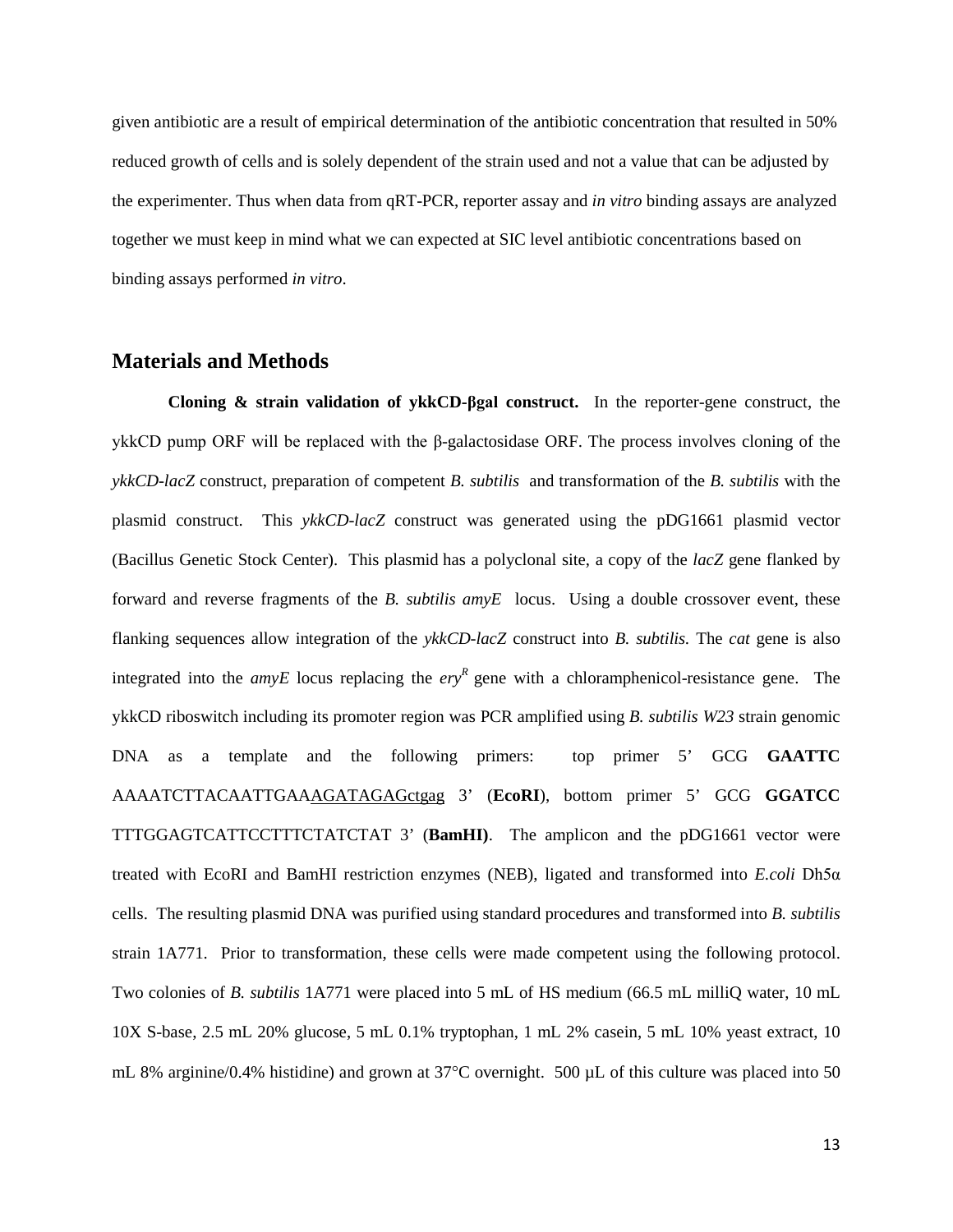mL of HS medium and incubated with shaking at  $37^{\circ}$ C, after which an OD<sub>600</sub> measurement was taken every 20 min until stationary phase was achieved. 10 mL of culture was harvested every 15 min for the next hour. 1 mL of sterile 87% glycerol was added to each portion and cooled on ice for 15 min. Each sample was aliquotted and frozen in liquid nitrogen for approx. 1 min. Samples were stored at -80°C. Following the competency procedure, transformation into *B. subtilis* strain 1A771 was performed using the following protocol. The competent 1A771 *B. subtilis* cells were thawed in a 37°C water bath. The contents were poured into 20 mL of LS medium (80 mL MilliQ water, 10 mL 10X S-base, 2.5 mL 20% glycerol, 500 µL 0.1 % DL-tryptophan, 500 µL 2% casein, 5 mL 2% yeast extract, 250 µL 1 mM MgCl<sub>2</sub> 50  $\mu$ L 1 mM CaCl<sub>2</sub>) in a 250 mL Erlenmeyer flask and incubated in 30 $\degree$ C water bath with low shaking for 2 hours. The cell culture was separated into 1-mL portions in a sterile test tube for each plasmid. 10 µL of 0.1 M ethylene glycol tetraacetic acid (EGTA) was added. This was incubated at room temperature (RT) for 5 min, 3-4 µg of pDG1661-ykkCD plasmid DNA was added, and incubation was performed in a 37°C water bath at 220 rpm for 2 hours. The culture was transferred to sterile 1.5-mL centrifuge tubes and centrifuged gently at  $\sim$ 3000 rpm for 5 min. Approx. 900  $\mu$ L of supernatant fluid was removed and the pellet was re-suspended in the remaining 100 µL. The suspension was spread onto LB agar plates containing 5 μg/mL chloramphenicol and grown for approx. 18 hours at 37°C.

**Beta-galactosidase assay.** The specific activity of β-galactosidase was determined with 2 nitrophenyl-β-D-galactopyranoside (4-MU) as a substrate and expressed as nanomoles of 4-MU hydrolyzed per minute per μg of total protein (mU/μg). The protocol for the β-galactosidase assay consisted of growing 1A771 cells containing the *ykkCD-lacZ* construct in LB medium with and without antibiotic for 18-19 hours.

The cells were grown as a series of cultures using antibiotic concentrations slightly above and below the SIC value for the particular antibiotic used. The cultures processed further with the βgalactosidase assay were 1) the culture without antibiotic and 2) the culture closest to an  $OD_{600}$  value of 50% of the culture without antibiotic. The SIC value for a particular antibiotic was determined through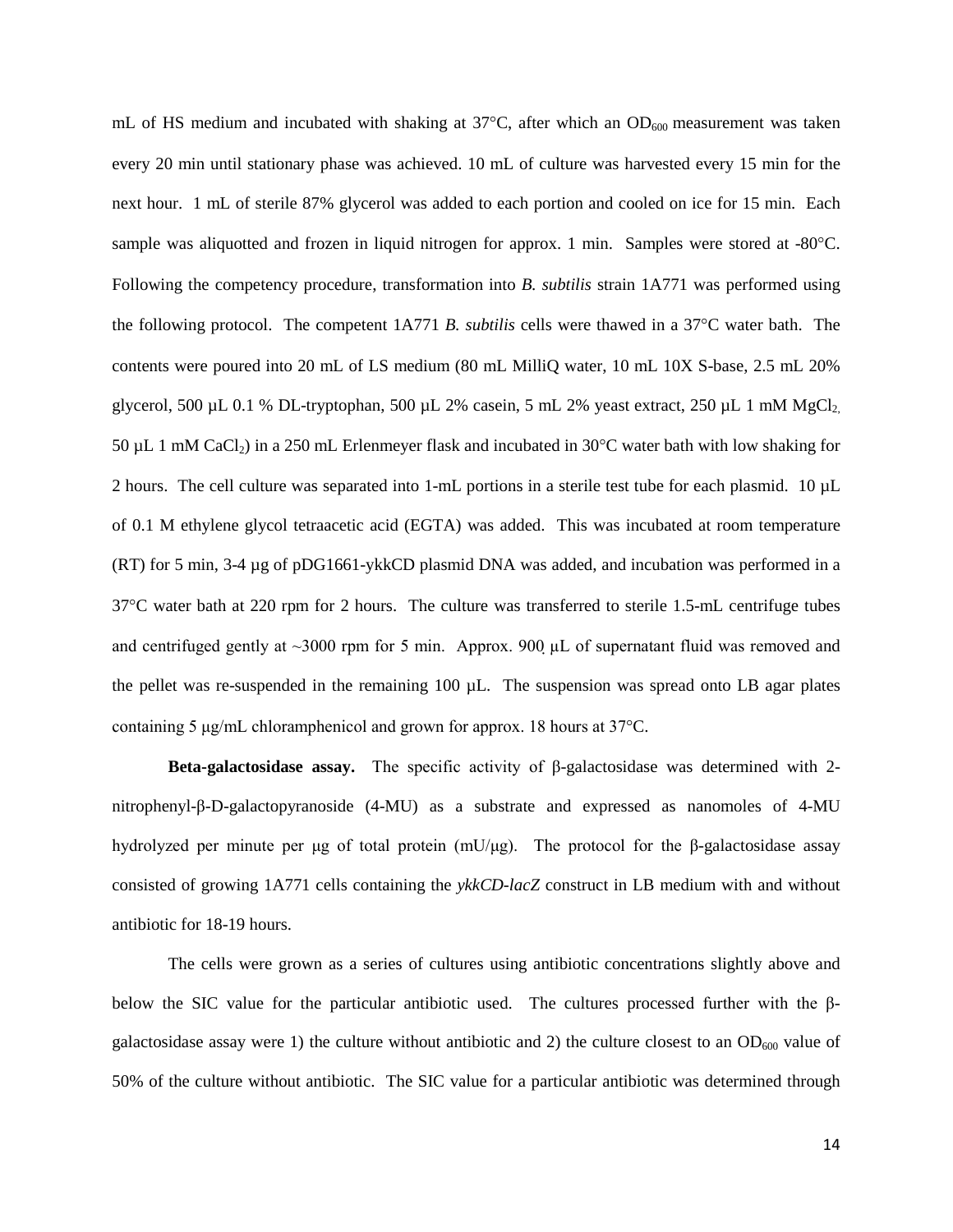growth for 18-19 hours at various antibiotic concentrations. The SIC value is the average concentration at which the  $OD_{600}$  reading is 50% of the culture without antibiotic, which equals approx. half the bacterial growth over that period. Some SIC values for antibiotics are listed in Table 2.

| <b>Antibiotic</b>   | $\text{SIC}, \text{mg/mL}$ | SIC(M)      | $K_D(nM)$            | <b>Binding at SIC</b> |
|---------------------|----------------------------|-------------|----------------------|-----------------------|
| Tetracycline        | 0.004                      | 8.32E-6     | $(1.07\pm4.5)E-8$    | at saturation         |
| Doxycycline         | 0.0004                     | 7.80E-7     | $1.5 E-6$            | below $K_D$           |
| Anhydrotetracycline | 0.0005                     | 1.08E-6     | $(2.45\pm9.2)E-8$    | at saturation         |
| Oxytetracycline     | 0.019                      | $3.82E - 5$ | $4E-6$               | at saturation         |
| Minocycline         | 0.00004                    | 8.10E-8     | $(9.74 \pm 17.2)E-8$ | below $K_D$           |

Table 2: SIC values for tetracycline and its derivatives as compared to KD values of tetracycline derivative-ykkCD RNa complexes determined in vitro using fluorescent quenching.

Mixing Buffer was prepared prior to the end of the 18 to 19-hour period by using the following ingredients *per pair of samples*: 1530 μL Z-buffer (60 mM Na<sub>2</sub>HPO<sub>4</sub>, 40 mM NaH<sub>2</sub>PO<sub>4</sub>, 10 mM KCl, 1 mM MgSO<sub>4</sub>), 31.5 μL chicken lysozyme (Sigma), 8.4 μL DNase I 7500 U/mL (NEB), and 2.8 μL βmercaptoethanol (Sigma)). Buffer 2 was prepared just prior to the end of the 18 to19-hour growth period by using the following ingredients *per pair of samples*: 230μL of 200 μg/mL 4-methylumbelliferyl β-Dglucopyranoside (MUG) (Sigma) and 920 μL Z-buffer. An equal number of cells were harvested based upon the measured optical density (OD) of the culture, according to the equation:  $(0.375 \text{ mL})/OD =$ number of  $\mu$ L of culture to process. These cultures were pelleted by centrifuging at high speed for 1 min and re-suspended in 600 μL of Mixing Buffer. The protein standard curve was prepared using solutions of bovine serum albumin (BSA) at the following concentrations: 0.1, 0.25, 0.50, 1.00 and 1.40 µg/mL. Into a flat-bottomed, transparent 96-well plate was placed 5 µL of each of these five standards and 5 µL of each sample (cells plus Mixing Buffer – no dilution necessary), as well as a blank consisting of pure Bradford solution. 250 µL of Bradford solution was added to each well. Following incubation at RT for 20 min, OD600 readings were taken for the 96-well plate. During this 20-minute incubation period for the 96-well plate, 200 µL of Buffer 2 was added to the samples of cells in Mixing Buffer, and incubation was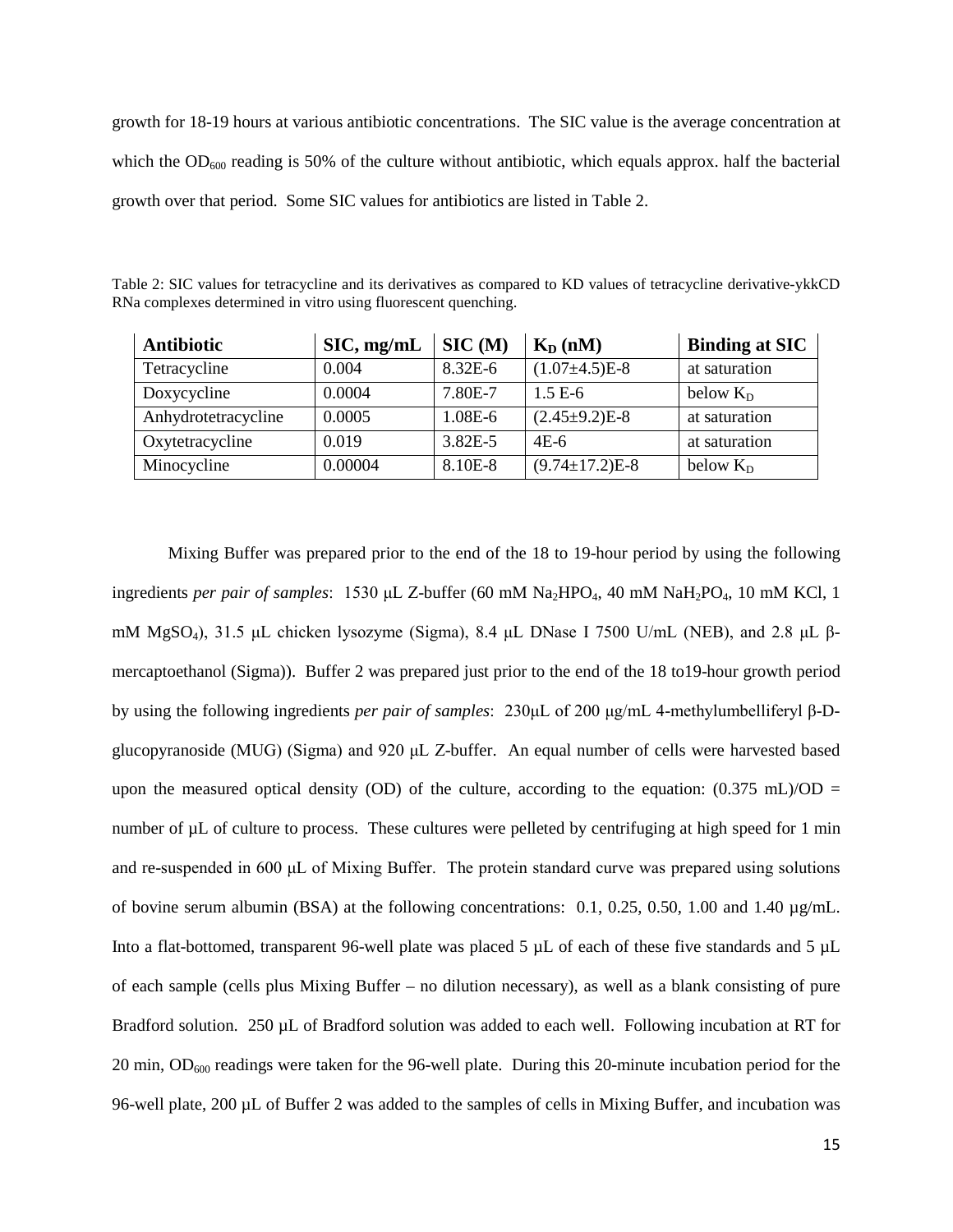performed at 29-30°C for 40 min. 400 µL of Stop Solution (1M  $Na_2CO_3$ ) was added followed by centrifugation at high speed for 5 min. Fluorescence readings were taken using the following parameters: Fluoromax®-3 fluorimeter, excitation value of 365 nm, emission value of 400-550 nm, scan with an integration time equal to 0.250 seconds, and a volume of 100 μL in the cuvette. The blank solution was prepared with 25 µL of Buffer 2, 50 µL of Stop solution and 75 µL of Mixing Buffer. The following concentrations of 4-MU were used for the fluorescence standard curve: 100, 200, 300, 400, 500, 750 and 1,000 nM, with the five standards chosen that best encompass all of the sample readings. For data manipulation, the 4-MU concentrations were multiplied by  $0.1$  mL  $(100 \mu L$  cuvette) causing the conversion to pmol, then divided by 40 (incubation time) to obtain Miller Units. These values (x-axis) were plotted vs. the measured fluorescence (y-value) in order to determine the Miller Units of the samples based on their fluorescence values. Once the Miller Units were determined, the protein standard curve was used to normalize these Miller Unit values based upon their protein content.

**Cloning of mutant ykkCD- βgal constructs.** The structure of *B. subtilis* ykkCD putative riboswitch was compared to several other specimens' secondary structures predicted by Mfold. Structural elements within the toxin sensor that did not vary throughout evolution, or invariable blocks, were identified by visual inspection of structures predicted by Mfold. The sequences were then put into Multialin to identify the regions of sequence conservation (invariable blocks). After selecting specific mutations of these invariable blocks, four mutations were generated (see Table 3 for primer sequences). Primers were synthesized by Integrated DNA Technologies (IDT Inc.). The plasmids were prepared for mutation using QuikChange Site-Directed Mutagenesis Kit (Stratagene). The first step in this procedure, PCR, was done with the following procedure. To a PCR tube, 25µL of Pfu master mix buffer, 1 µL of the top primer, 1  $\mu$ L of the bottom primer, 1  $\mu$ L of wild type DNA, and 23  $\mu$ L of RNase free water were added. All liquids were centrifuged before being placed into the PCR. After the DNA was made, 1 µL of Dpn1 (NEB) enzyme was added to digest the wild type DNA. Once the wild type DNA has been digested the transformation can be completed. The remaining mutant DNA was transformed into Dhα5 supercompetent cells for Mid-Scale plasmid prep. Transformation was performed as follows. 10 µL of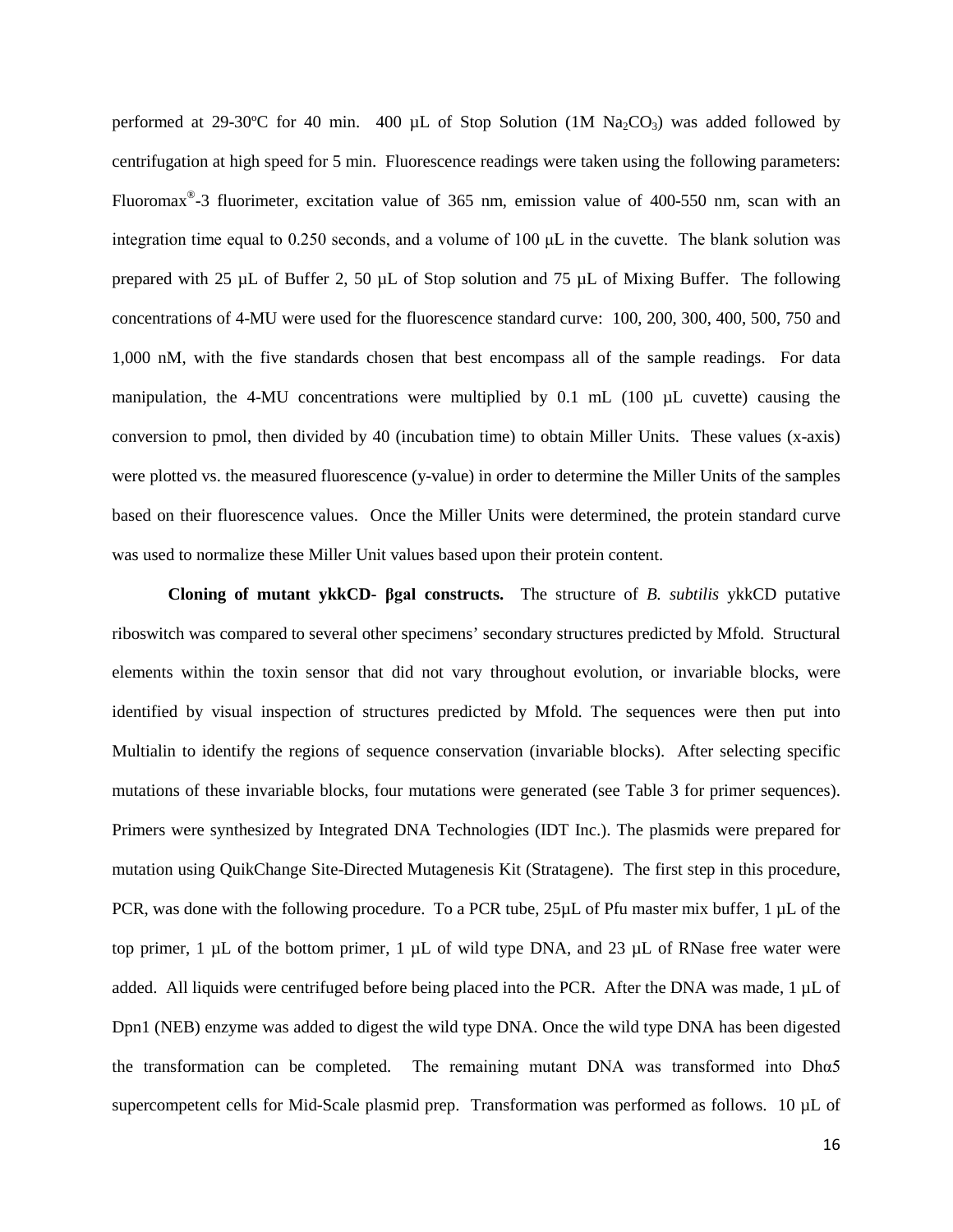the mutated DNA was added to 100 µL of the Dh5 $\alpha$  competent cells. The cells were stored on ice for 20 min. The cells were heat shocked for 2 min at 42°C. The cells were cooled on ice for 2 min. The cells were incubated and grown in a shaker at 37<sup>o</sup>C, 120 rpm for one hour. 900 µL LB media was added to labeled sterile glass tubes. The 110  $\mu$ L of cells were transferred to the media in the glass tubes. After the cells were grown, the cells were transferred to sterile centrifuge tubes. The cells in solution were spun for 2 min. 900 µL of supernatant was removed and the cells were re-suspended in the remaining 100 µL of LB media. The cells were plated on LB agar with 150 µg/mL ampicillin (Sigma, #A0166-25G). The plate was placed into a 37°C incubator overnight for approx. 19 hours. Once the colonies were grown, they were inoculated in 20-40 mL of LB broth and grown overnight for approx. 19 hours. The plasmid DNA was purified from the cell cultures using the QIAGEN Plasmid *Plus* Midi Kit according to the manufacturer's directions. Mutant *ykkCD-lacZ* constructs were transformed in 1A771 *B. subtilis* cells. Strain validation & βgal assays were performed as listed before.

| <b>Mutant No.</b> | Top Primer: 5' - 3'                         | <b>Bottom Primer: 5' - 3'</b>                |
|-------------------|---------------------------------------------|----------------------------------------------|
|                   |                                             |                                              |
| 4                 | TGT AAA GTT TTC TAG GGC GCC GCA TGT CAA TTG | TCA ATT GAC ATG CGG CGC CCT AGA AAA CTT TAC  |
|                   | AAG CGC GTA TGC ACA CAA CAA AAA AAA AGC CC  | CTC TCC CGG GCT TTT TTT TTTG TTG TGT GCA TAC |
| -8                | GAC ATG GAC TGG TCC AGA AAA CAC ATA CGC GTA | TAT TTA CGC GTA TGT GTT TTC TGG ACC AGT CCA  |
| 11                | CTG GTC CGA GAG GGG ACA CAT ACG CGT         | ACG CGT ATG TGT CCC CTC TCG GAC CAG          |

**Table 3.** Primers used for corresponding mutation in 5' to 3' sequence.

## **Acknowledgements**

I would like to thank the Ball State Chemistry Department for allowing me to study in their master's

degree program. I would like to thank Dr. Timea Gerczei for allowing me to work in her lab and for her

patience and assistance throughout. I would also like to thank the other students in the lab, both

undergraduate and graduate students, for their assistance and companionship.